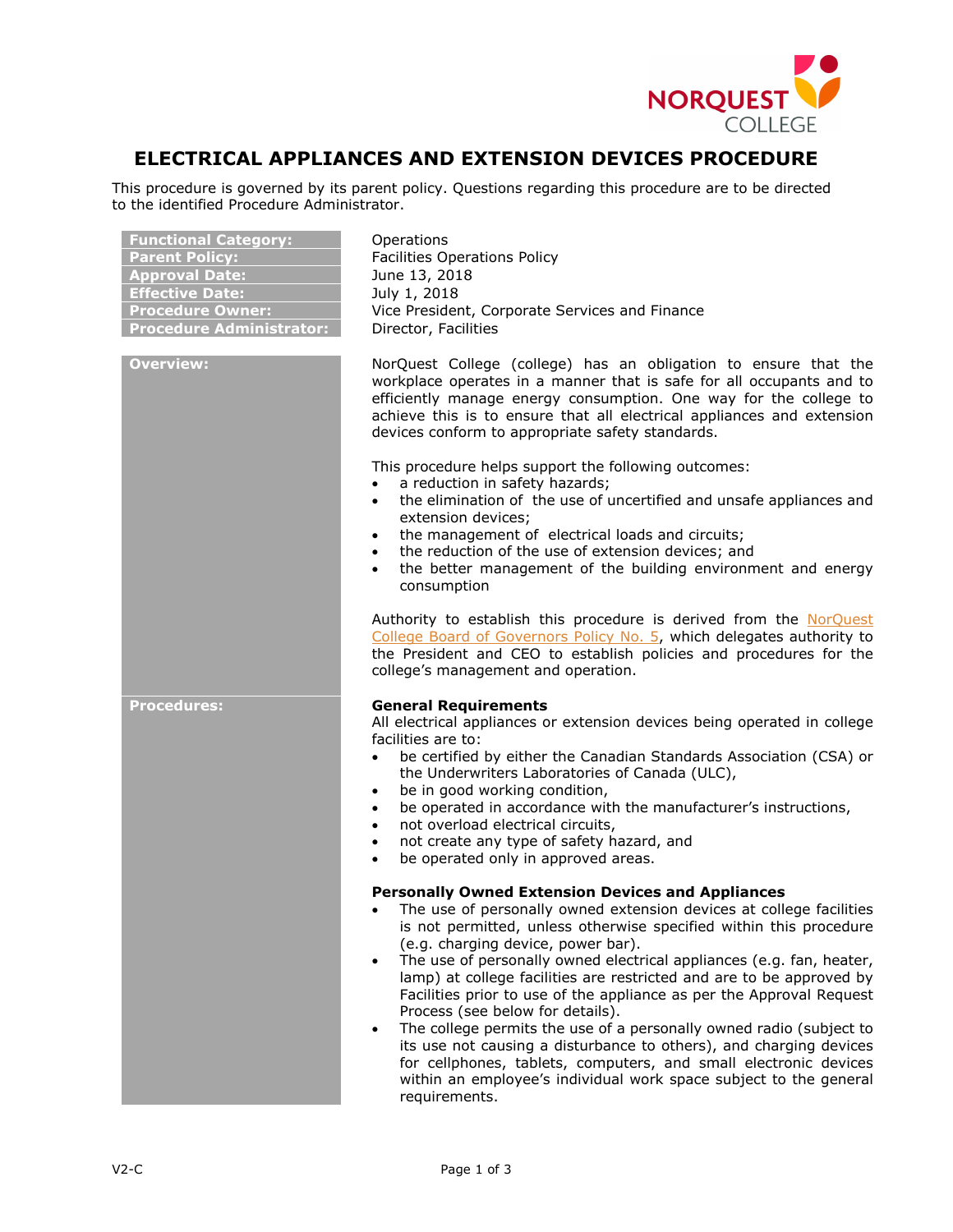

- Food preparation appliances, such as coffee brewers, kettles, crockpots, warming ovens, toasters, etc., may be appropriate for specified areas. If approved, they are to be used in the approved area only and are not permitted within an employee's individual workstation or office.
- Individuals are to ensure personally owned electrical appliances (except for radios and chargers for handheld devices) are unplugged at the end of each workday.
- The college may, by exception, approve the use of a personally owned electrical appliance when required for health or medical reasons.
- When an event such as a celebration, pot-luck, luncheon, etc. are planned and personally owned electrical appliances are to be brought into the college for the event, the organizer of the event is to contact Facilities, 48 hours in advance, to discuss electrical requirements to support the event. After the event the personally owned electrical appliance is to be removed from college property.
- The college is not liable for any damage to personally owned electrical appliances that may be caused by its operation, use or misuse, voltage fluctuations, power surges, other electrical problems or for any other reason.
- Individuals may be held liable for damages to college property that are caused by their personally owned electrical appliance.

## **Contractor Owned Electrical Appliances & Extension Devices**

- When the college engages providers to supply contracted services including entertainment, food services, catering, renovations, maintenance, or any other contacted services in which the contractor/consultant (whether zero dollar or paid contractor) provides electrical appliances, equipment, or extension devices, the organizer of the event or person managing the contract is to contact Facilities, a minimum of 48 hours in advance, to discuss electrical requirements to support the contracted service.
- Contractor owned electrical appliance and/or extension devices are subject to the general requirements.
- Exemptions to this requirement are: contractor/consultant supplied laptop computers, portable projectors, and other electrical devices used for presentations.

## **Approval Request Process**

Requests are to be sent via email, a minimum of 48 hours in advance, to [facilities@norquest.ca,](mailto:facilities@norquest.ca) and include the following information:

- Reason for the electrical appliance
- Description of the electrical appliance
- Location where the appliance will be used
- Date and time when the appliance will be used

Facilities will, within 24 hours of receiving a request, contact the requestor and confirm that the request has been approved or denied. Facilities may request to examine the electrical appliance prior to its use.